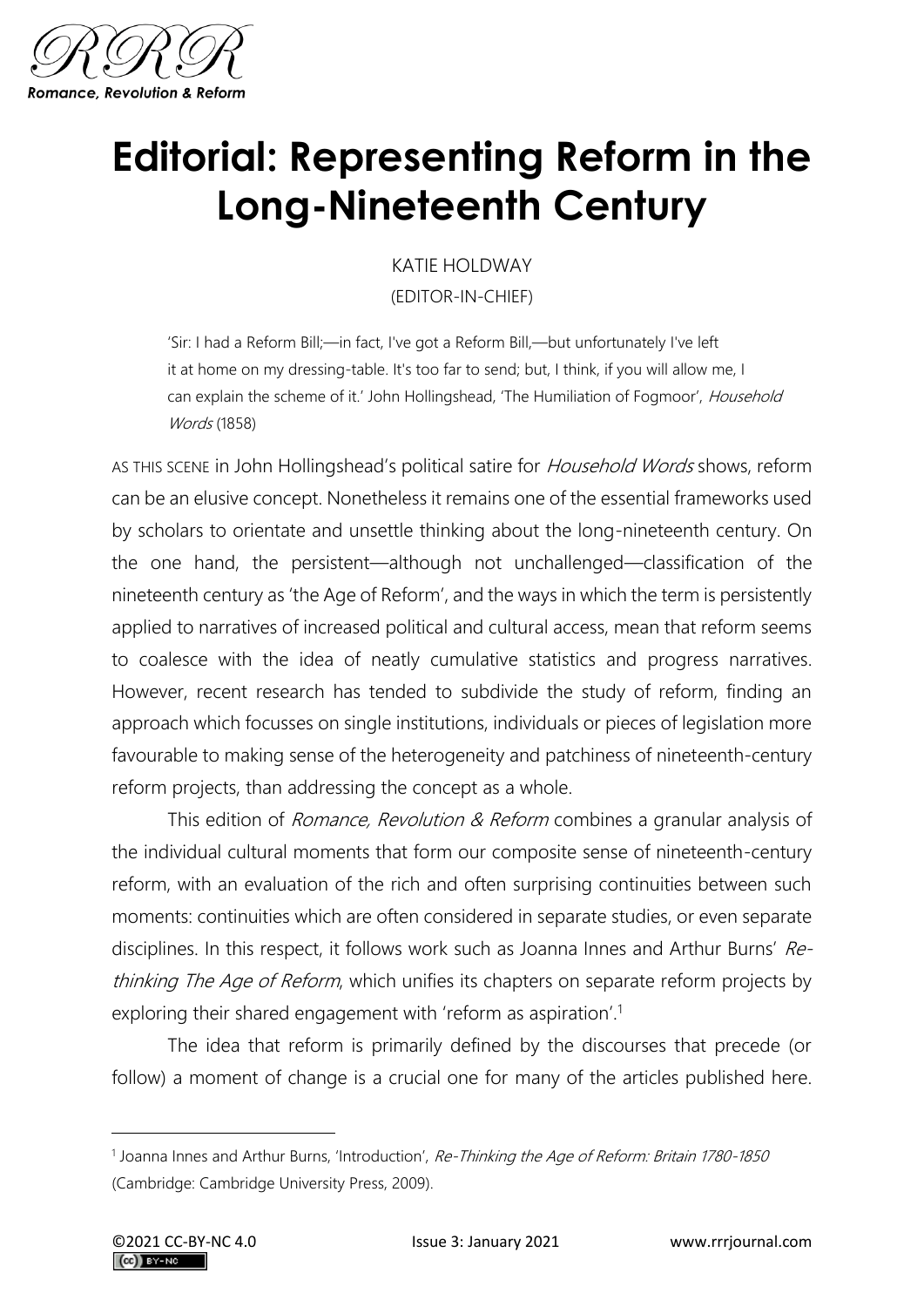

However, this issue moves beyond the question of aspiration to consider that of mediation, by exploring the ways in which reform was represented and reimagined. From published statistics to unpublished plays, and from periodicals to popular fiction, these articles reveal ways in which textual discourses about reform facilitated—or attempted to facilitate—material impacts. At the same time, their shared focus on representation unites discussions about reform as aspiration, reform as retrospection and reform as lived experience, by considering the ways these approaches were all mediated via various texts and types of data.

Sometimes this data reveals reform to be the product of decades of small changes, as opposed to the achievement of a single watershed moment. As Paul Smith and Jeff Ralph explain in the first article in this collection, which analyses the development of price measurement: '[i]f the development of measures of retail prices was a revolution, it was a very slow and stealthy one, operating more or less throughout the long-nineteenth century'.<sup>2</sup> Nonetheless, as Smith and Ralph argue, this steady, long-term development, recorded in statistical studies across the century—from Thomas Tooke's calculations of historical price data, to Seebohm Booth and Joseph Rowntree's collection of household expenditure statistics—produced a no less radical change in society than epochal reform. Instead, their article shows that it was precisely the work of 'enterprising individuals' who built upon the statistical methods of their predecessors across decades, which ultimately led to a state maintained price index, culminating in the introduction of the Cost of Living Index by World War I. Such work, they argue, also prompted serious thought about the relationship between price levels, wage levels and the poverty line, which in turn acted as evidence of the need for nationwide social reform. In this way, Smith and Ralph's mapping of the development of general price measurement reveals statistical approaches, revised over decades, to be capable of executing the landmark changes with which we most closely associate reform in contemporary criticism. It also reveals a combination of reform aspiration and retrospection to be responsible for the progress of retail price measurement, as strategies moved from 'individual innovation to state production'.

Conversely, taking the periodical as his chosen medium, Jonathan Potter's article about the retrospective representation of the reformed post office and the hospital in

<sup>&</sup>lt;sup>2</sup> Paul A. Smith and Jeff Ralph, 'Measuring the General Level of Prices in the UK in the Long-Nineteenth Century: from Individual Innovation to State Production', RRR, 3, pp.10-35, (p.33).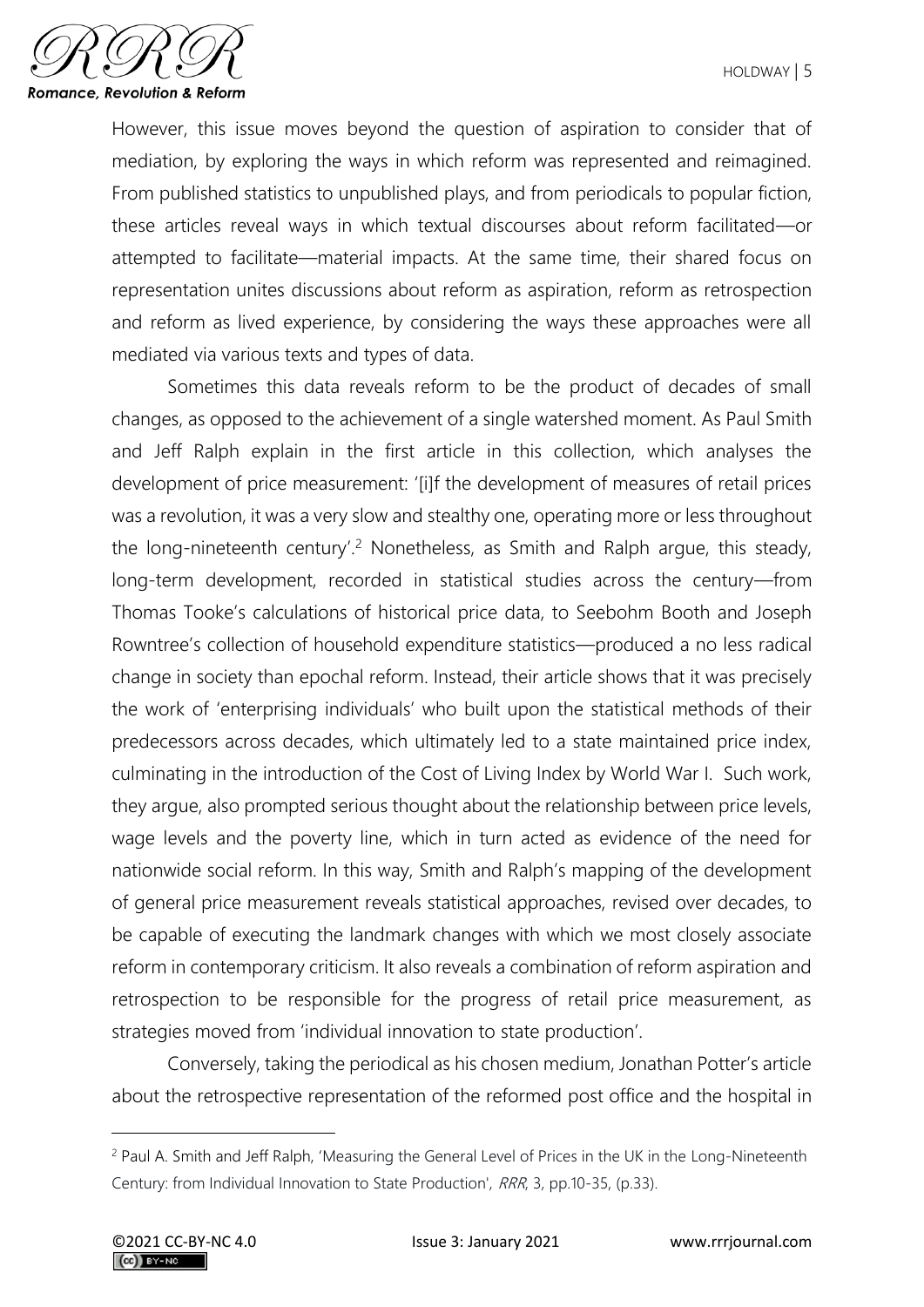

two Household Words articles—'Valentine's Day at the Post Office', by Charles Dickens and William Henry Wills, and Frederick Knight Hunt's 'Twenty-Four Hours in a London Hospital'—takes a less linear approach to the relationship between the individual and the system. Potter's work offers a timely analysis of these texts and their representation of institutional reform, contributing to a burgeoning body of work on urban improvements and mid-century infrastructural networks championed most notably by Karin Koehler, Joanna Hofer-Robinson, Eleanor Hopkins and others.<sup>3</sup> Potter argues that, '[f]or those writing at the mid-nineteenth century, […] similar shifts in scale and in what space and time meant to lived experience were not so much reformations of a previous system, but an entirely new way of being'. <sup>4</sup> Rather than building upon the work of previous initiatives, Potter argues that the mid-century reform of the Post Office and hospital was understood as making a more radical break with the past. This meant that periodical authors such as Dickens and Knight Hunt needed a new way to make sense of these confusing and overabundant spaces. For Potter, this means that the role played by these articles, as they re-imagine the individual's relationship with reformed spaces, is somewhat sinister, as they 'seek to reform the role of the individual in relation to […] systems, subjugating individual agency to the primacy of systemic control'.<sup>5</sup> Using Marc Augé's discussion of non-places and supermodernity as a theoretical framework, and demonstrating how these articles teeter between a rational representation of confusing spaces and a darker attempt to subsume the individual within the system, Potter reads meaning into tangled networks. However, his work also tentatively raises questions about what happens, not when reform itself is disquieting, but when it can only be mobilised or represented if controversial topics are acknowledged. When the ability to represent the need for reform is significantly restricted, it takes additional detective work from the modern scholar to uncover hidden motivations and agendas.

In her article on Elizabeth Inchbald's 1792 play The Massacre, Eva Lippold addresses this problem by astutely interweaving discussions of censorship, the position of women in the late-eighteenth century and the concept of female morality to reveal

<sup>&</sup>lt;sup>3</sup> See for example, Karin Koehler, *Thomas Hardy and Victorian Communication: Letters, Telegrams and* Postal Systems, (London: Palgrave, 2016).

<sup>4</sup> Jonathan Potter, 'Humanity Invested with a New Form: The Post Office and the Hospital in Household Words, c. 1850', RRR, 3, pp.36-56, (p.37).

<sup>&</sup>lt;sup>5</sup> Ibid., p.36.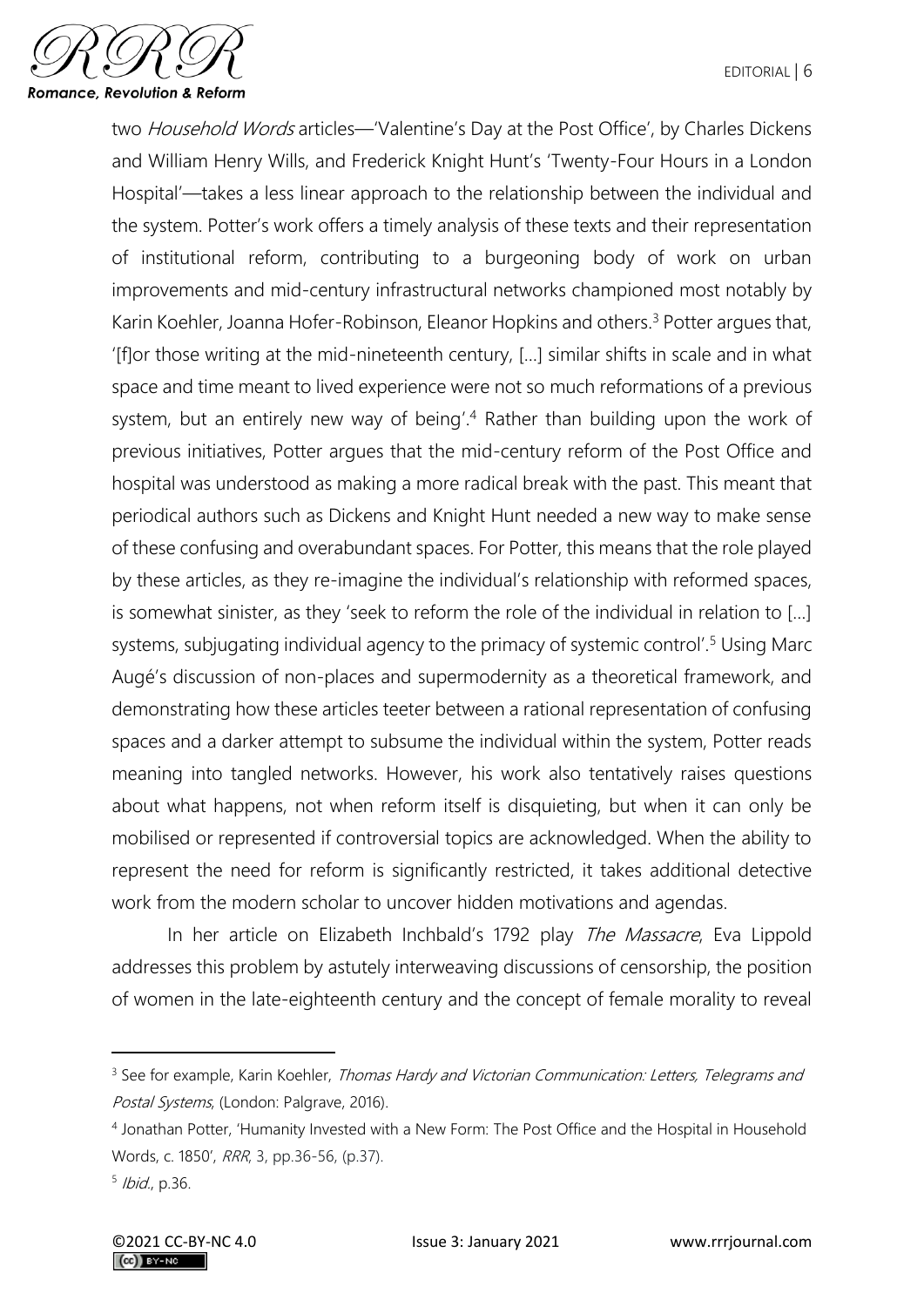

intriguing resonances between the fictional world of the play, and its fraught postrevolutionary context. Lippold offers a re-appraisal of the possible reasons why the Massacre—the only known play written by a woman dedicated to a representation of the French Revolution at this time—was not staged during Inchbald's lifetime. By suggesting early in her article that the piece was an intentional closet drama, Lippold moves beyond previous work on this topic—which takes the Revolution itself and French culture as its centre of gravity—focusing instead on the intersection between Inchbald's fictional representation of female morality 'as a potential means for political change', and the representational limits placed upon women playwrights during this particular cultural moment.<sup>6</sup> 'Despite the threatening atmosphere prevailing throughout Inchbald's play', Lippold argues, 'her work is not primarily about the physical dangers of revolution, but instead reflects on the concept of morality in challenging times'.<sup>7</sup> For Inchbald, the moral standards enforced upon women can have violent and tragic consequences, and Lippold's discussion of these representations analyses Inchbald's advocation for reforms that chime with several of her contemporaries, including Mary Wollstonecraft. In this article, we also return to the importance of individual enterprise in shaping patterns of reform, which Smith and Ralph explored in their more empirical approach. However, rather than using reform to consider the relationship between self and system, Lippold draws out the unique engagement with reform in one of Inchbald's plays and analyses its uniqueness in relation to the rest of her oeuvre.

Our penultimate article takes us from the work and approaches of individual feminists to the imagined communities that they formed. In her article about feminist campaign journalism during the crisis in France in the early 1870s, Sian Kitchen mines an immensely productive subject at the intersection of feminism, periodical history and military history. Her article illuminates the stakes of women's campaign journalism during the French crisis, suggesting that because feminist journalists contributing to these publications and 'expressed opinions on spheres outside those usually ascribed to women, including foreign events', they wrote against dominant patriarchal

<sup>6</sup> Eva Lippold, 'Liberty joined with Peace and Charity': Elizabeth Inchbald and a Woman's Place in the Revolution', RRR, 3, pp.57-77, (p.58).

<sup>&</sup>lt;sup>7</sup> Ibid., p.66.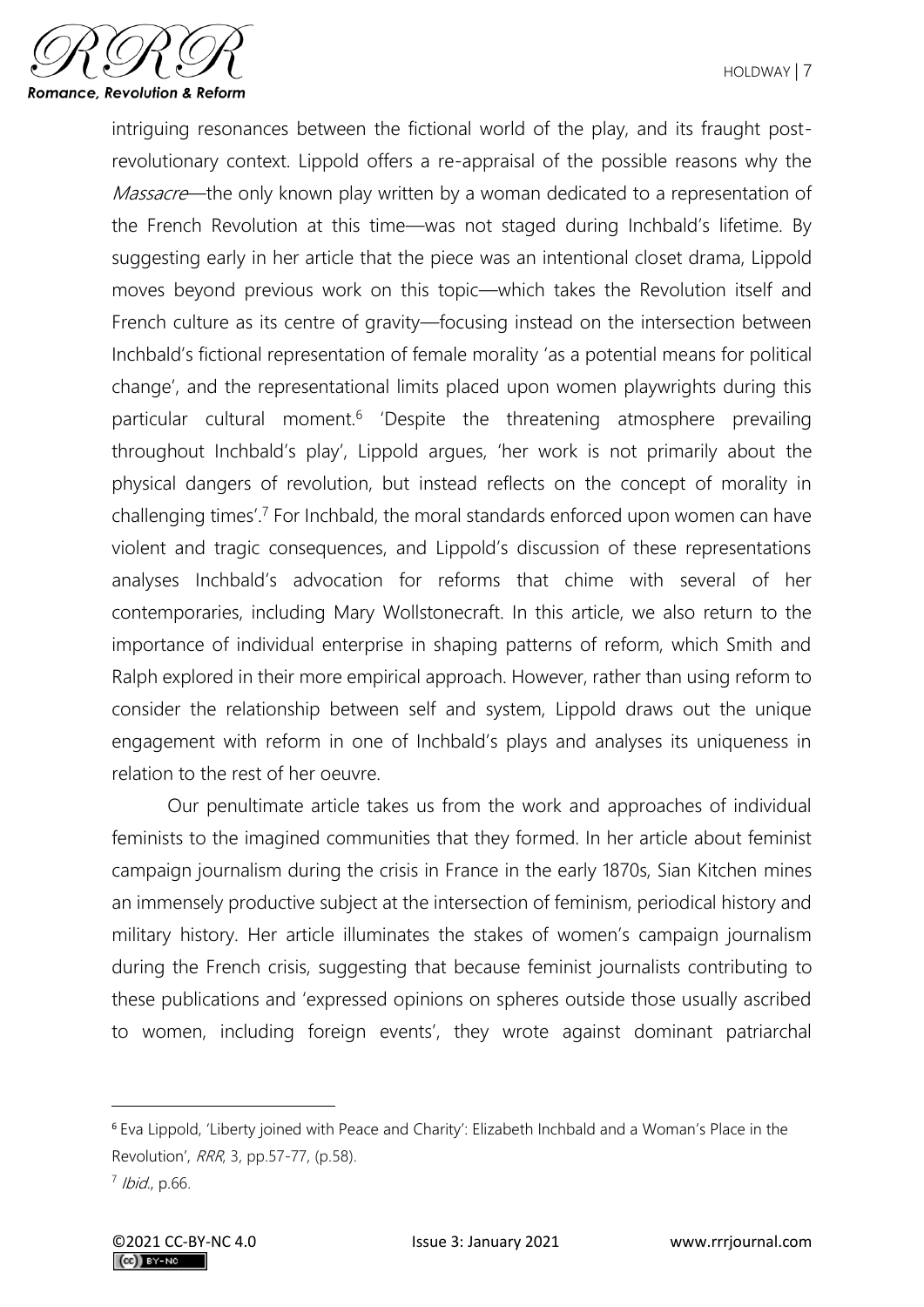

ideologies and created a very specific kind of imagined community. $8$  Rather than simply re-shaping Benedict Anderson's cornerstone theory, however, Kitchen posits that feminist campaign journalists created a complex counter-community, distinct from the male, nationalist vision of England 'that defined itself against a "foreign other"', during this time of crisis in France.<sup>9</sup> However, Kitchen nuances the binary terms of this model by suggesting that this feminist imagined community 'may itself be challenged, as it emerged from English feminists' experiences which were themselves grounded in their own class privileges and political ideologies'.<sup>10</sup> The article therefore suggests ways in which the representation of debates about political reform in France on the pages of English feminist periodicals created new discursive communities, while also remaining alert to their limitations. This revised framework allows Kitchen to approach the articles of such periodicals as the *Englishwoman's Review* and the *Women's Suffrage Journal* in a new light.

Kitchen's article reconstructs a narrative formed of female voices, in which revolutionary warfare in Europe is bound up with the fight for women's rights and suffrage, rather than a male assertion of nationalistic superiority. In our final article, Carol Bolton echoes the at times unexpected relationship between anti-establishment coups and fervent nationalism in her analysis of the under-studied African Journal of Captain Philip Beaver. Bolton's article includes a careful survey of the journal's account of Beaver's venture to Bolama, where he and others attempted to establish a colonial project in 1791. A supporter of abolition and with high-minded plans for reforming relations between white British colonists and indigenous African communities, the planned Bolama colony about which Beaver wrote, was a 'civilising' mission, predicated on the employment of 'free' Africans. In narrating the history of the venture and the published journal to which it gave rise, Bolton uncovers a fascinating trajectory: while the Bolama colonists' constitution was disapproved of by the British government as echoing Revolutionary instability, Beaver's published journal led to his being revered with the same kind of national pride as such figures as Horatio Nelson. The article also offers a timely addition to other methodologically conscious writing about colonists,

<sup>&</sup>lt;sup>8</sup> Sian Kitchen, "Let the feminine plebiscite be consulted": English feminists' campaign journalism,

foreign policy and the crisis in France of 1870-71', RRR, 3, pp.78-104, (p.78).

<sup>&</sup>lt;sup>9</sup> Ibid., p.78.

 $10$  Ibid